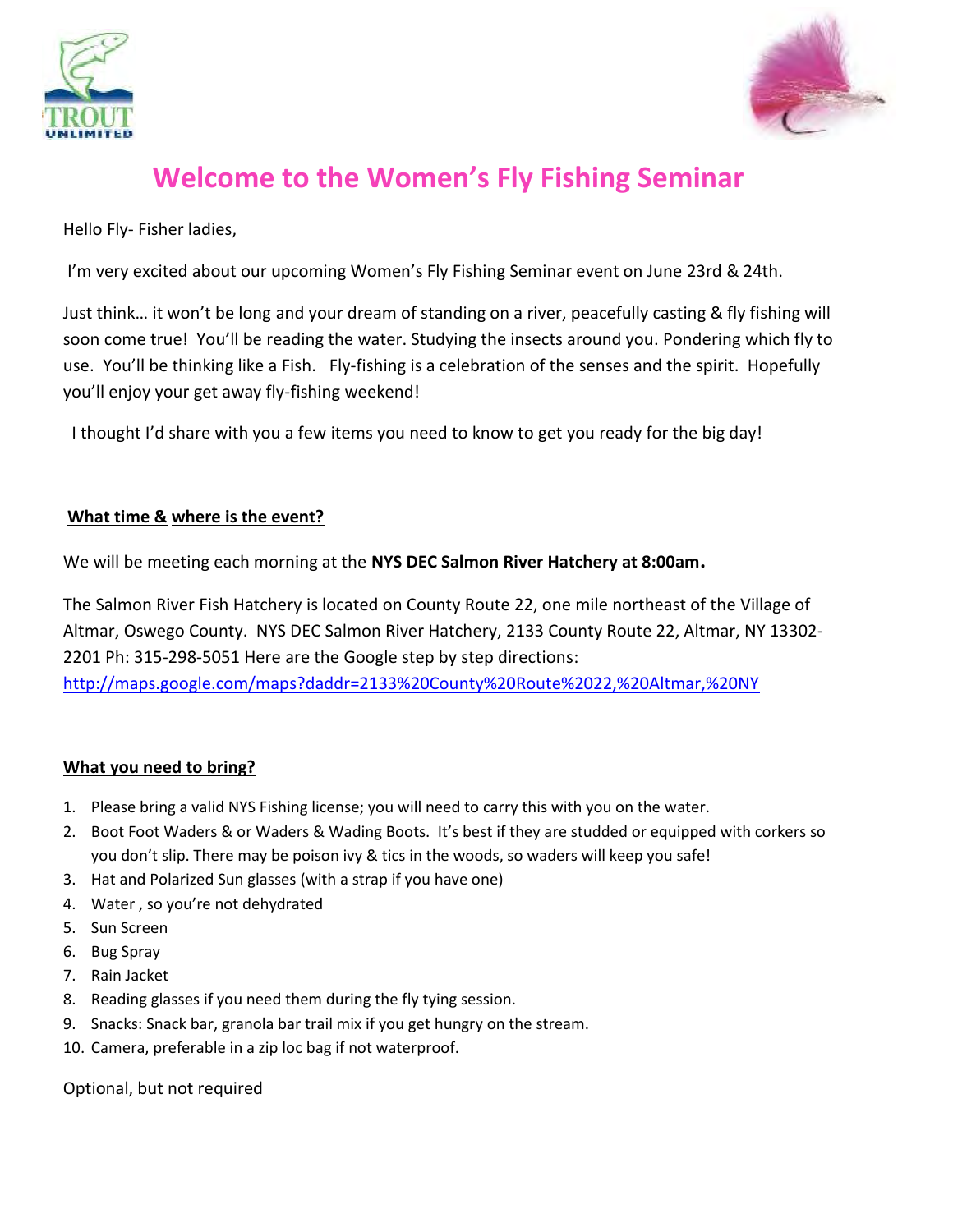



- 11. Wading staff (if you have one)
- 12. An equipped fly rod & reel ( we will provide you equipment if you don't have one)
- 13. Assorted flies (we will provide these if you don't have any)
- 14. Fishing Stories…. about the one that got away!

### **Women's Fly Fishing Seminar Agenda**

#### **Day 1 - Saturday June 23rd**

**8am – Everyone meet at the NYS DEC Salmon River Hatchery for introductions and a light breakfast. We will have coffee, juice water and assorted donuts or danishes. Please leave your waders in the car as they are not allowed inside the Fish Hatchery. If you want to learn on your equipment (rod & reel) during the casting, please bring it inside with you that morning.**

**There will be a registration table in the entrance way, and they will sign you in and give you a name tag. Please keep this on you when ever you're at the event for Day 1 & Day 2.**

#### **8:30 – noon Lecture and hands on exercises**

**Basic Instruction will cover all aspects of fly-fishing. Equipment setup, fly tying, basic entomology, fish habits, knots, leaders and casting. You will get a chance to learn to tie your own fly, and have hands on casting instruction outside on the hatchery lawn.**

**Noon – 1:00pm Lunch will be provided at the Hatchery - cold cuts, sandwiches with the trimmings & beverage.**

**1:00pm – 4:00pm Afternoon fishing on the Salmon River. River guides will assist you on the Salmon River practicing what we learned. You will be instructed on where to go, just a short drive from the hatchery. Once you arrive on the river, you will need to suit up in your fishing clothes & waders.**

**Evening: Ladies are on their own for dinner & lodging. If you need information on local overnight lodging please contact [lindsay.agness@rochester.rr.com](mailto:lindsay.agness@rochester.rr.com) and we'll certainly help you.**

#### **Day 2 - Sunday June 24th**

**8am - Gather back at the NYS DEC Salmon River Hatchery. We will have a light breakfast and share key learning's and review any questions on flies, gear, equipment, casting, knots.** 

#### **8:30 am – 1pm**

**More on the water instruction on the Salmon River. You will be instructed on where to go, just a short drive from the hatchery. Once you arrive on the river, you will need to suit up in your fishing clothes & waders. River guides will be assigned to assist you. Continue Day #2 of fishing and further instruction on the water.**

**1:00pm Meet in parking area for wrap-up & goodbyes!**